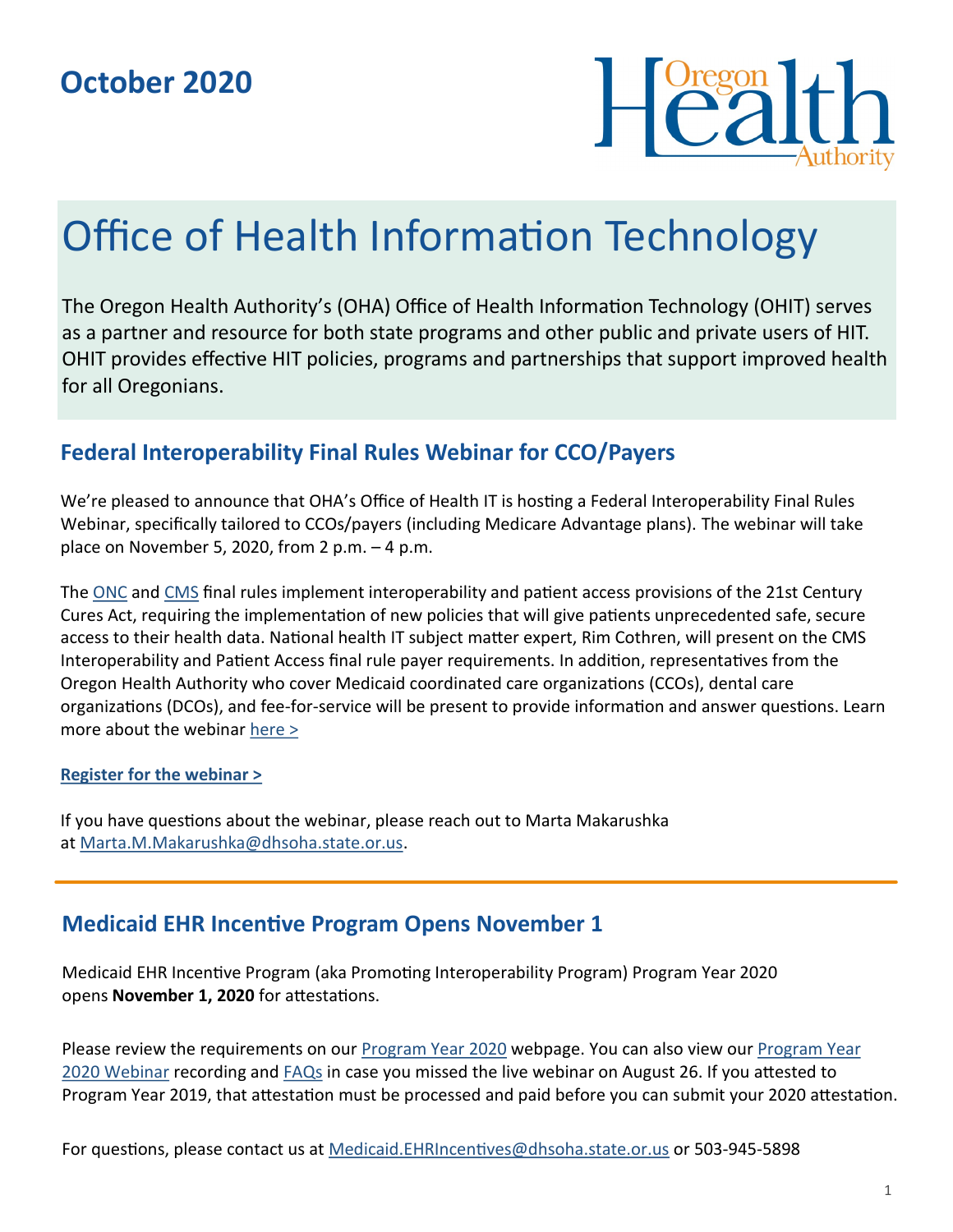## **October 2020**



## **New REALD Data Collection Requirements**

As required by [House Bill 4212 \(2020\),](https://olis.oregonlegislature.gov/liz/2020S1/Downloads/MeasureDocument/HB4212/Enrolled) OHA rules now require health care providers to collect race, ethnicity, language, and disability (REALD) data for all COVID-19 encounters. After collection, providers must report this data to OHA with COVID-19 disease reporting. The requirement went into effect on October 1 for Phase 1 providers, with additional phases in 2021. Phase 1 providers include:

- Hospitals, except for licensed psychiatric hospitals;
- Health care providers within a health system; and
- Health care providers working in a federally qualified health center

#### **REALD Resources and Learning Series**

To help providers understand these requirements and the importance of REALD data, OHA has launched a [website](https://www.oregon.gov/oha/OEI/Pages/REALD-Providers.aspx) with FAQs and other resources including a learning series. Additional learning sessions are planned. To learn more, [explore the slides and recordings](https://www.oregon.gov/oha/HPA/dsi-tc/Documents/REALD%20Learning%20Series%20for%20CCOs.pdf) from the following REALD learning sessions:

- Introduction to REALD
- Implementing new REALD data collection for Phase 1 providers (providers in hospitals, health systems, FQHCs)
- Strategies for asking REALD questions

The next session, "Using REALD data to advance health equity" is November 20 from noon to 1 p.m. [Register or learn more here.](https://www.eventbrite.com/e/using-reald-data-to-advance-health-equity-tickets-120070858169)

#### **Technical Workgroup**

OHA has convened a technical workgroup of Phase 1 provider organizations and technical experts to support and coordinate REALD implementation and achieve efficiencies. The group discusses necessary updates to EHR systems, public health data reporting options, workflow, and other implementation details. The group meets every other Thursday from 8 a.m. to 9:30 a.m. If you are a Phase 1 provider organization and would like to join the group, please email Susan Otter at Susan. Otter@dhsoha.state.or.us.

[Learn more about REALD for health care providers >](https://www.oregon.gov/oha/OEI/Pages/REALD-Providers.aspx)

Continued to page 3